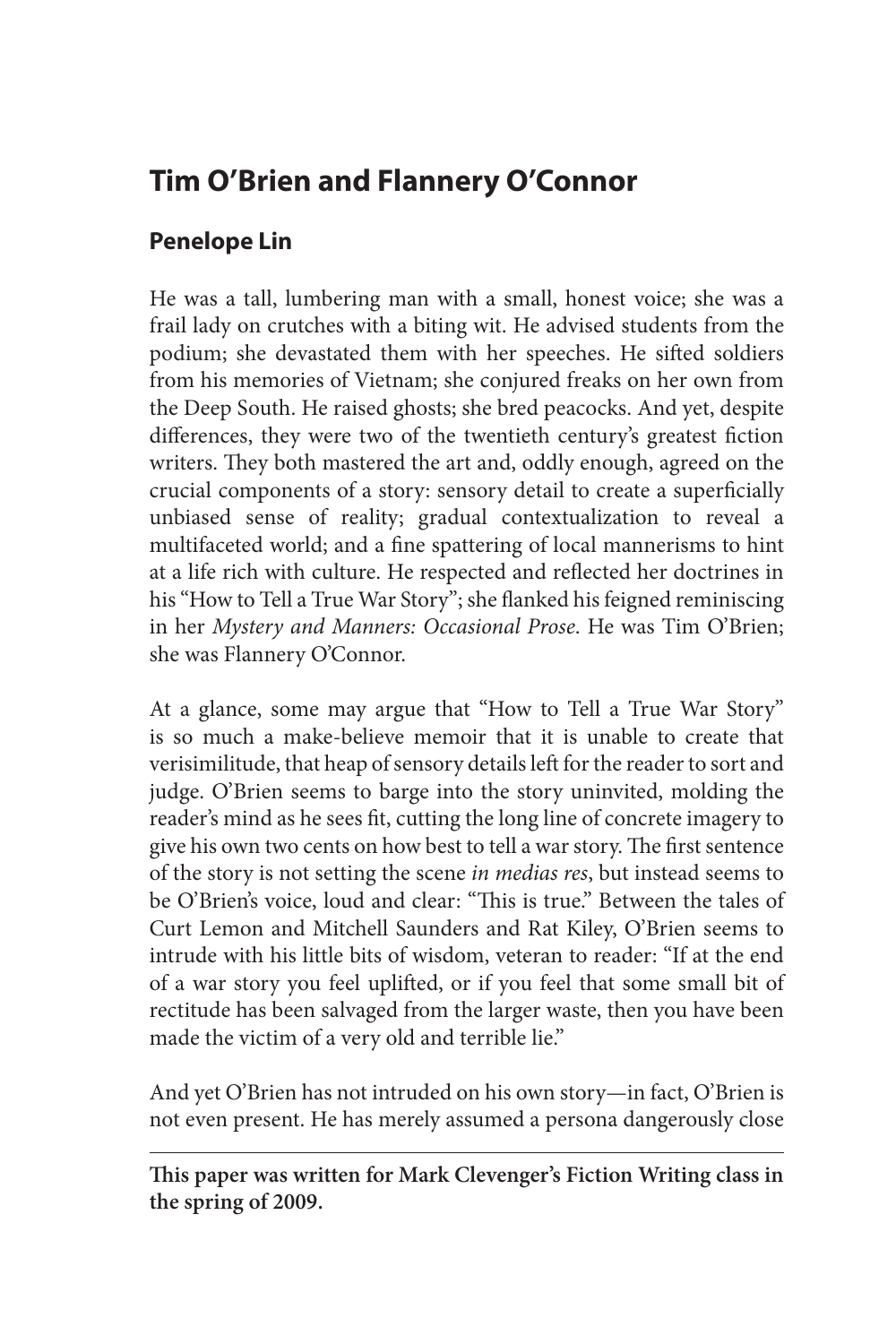#### 8 Penelope Lin

to his own identity; he was not the soldier who harvested Lemon's limbs off the branches or who watched an antsy Rat Kiley await the reply to his heartfelt letter. His words of advice, sandwiched between anecdotes, are a slippery type of concrete detail. As a first person narrative, "How to Tell a True War Story" must speak from the perspective of the assumed persona. Nevertheless, the assumed persona does not serve to pass judgment on the events of the story or to analyze them for the reader. O'Brien has not, as O'Connor states, "[called] the reader's attention to this point and that, directing him to give his special attention here or there, clarifying this and that incident for him so that he couldn't possibly miss the point." O'Brien does not pause to explain the significance of Rat Kiley's methodical murder of the baby buffalo, nor does he psychoanalyze the six-man patrol to pin down the reason for their aural hallucinations. His assumed persona is there to present his part of the story, and to do only that; his musings, in the context of this story, are as concrete as the clinking of martini glasses at the Viet Cong glee club. From the soldiers Rat Kiley and Mitchell Saunders to the stories they tell, each is unfurled in vivid and unforgettable detail. The reader hears the "terrific mama-san soprano" echoing in the valley and smells the "smoke and filth and deep greenery" as the baby buffalo struggles to rise again with the bullets in its knees. No sensory detail, like the heavy humidity, no action, like the cruel humming of "Lemon Tree," can be eradicated without rendering the tale a little more twodimensional than the original.

The gradual contextualization of "How to Tell a True War Story" reveals three layers intertwined in the story: the actual events of the death of Curt Lemon and the delusions of the six-man patrol, the accounts of the events by O'Brien's persona and Mitchell Saunders, and the commentary on, and struggle with, the concept of war by O'Brien's persona many years later. There is no section of the story in which O'Brien sits the reader down and takes him by the hand to explain the complex three-layer format; the reader must sort it all out on his or her own. "How to Tell a True War Story" starts off with the reader looking through a peephole with his right eye at the unacknowledged letter that Rat Kiley writes, and slowly but steadily the context of Curt Lemon's death comes into focus. The peephole is enlarged into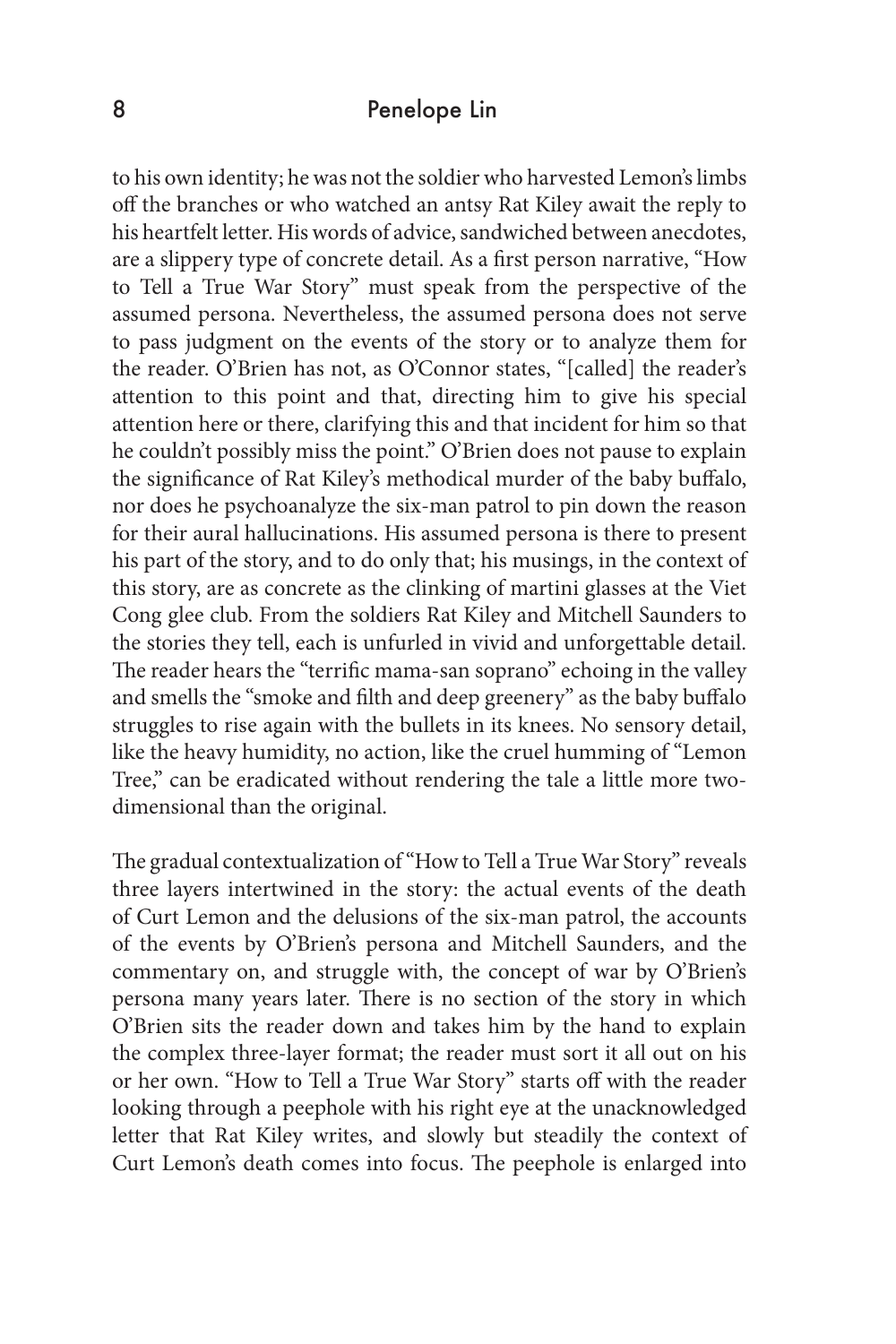a small window as Mitchell Saunders recalls the six-man patrol with a bit of creative license, and finally the window frame and all forms of visual constraint disappear when O'Brien's persona comes into full view, wrestling with the concept of a war story. As O'Connor puts it: "Reading [a] story is at first rather like standing a foot away from an impressionistic painting, then gradually moving back until it comes into focus. When you reach the right distance, you suddenly see that a world has been created—and a world in action—and that a complete story has been told, by a wonderful kind of understatement." It is this contextualization, this organic blossoming of the story, which makes this story unable to be boiled down and retold with the same subtle realization for the reader in any other way. In an anaphoric manner, O'Brien slowly unravels the story by repeating certain sections, certain phrases, from before, such as the sudden illumination of Lemon's face and the white blossoms. Each repetition introduces more and more substantial sensory details and subtleties. In the first two pages, all the reader knows is that there is a dead soldier and that he is a close friend of Rat Kiley; by the third, the reader knows his name is Curt Lemon and receives a purely observational explanation of his death with a rigged 105 round while playing with smoke grenades. And by the end of the story, the reader has witnessed the cruel consequences of Lemon's death for Rat Kiley and the cathartic killing of the baby buffalo. With the storytelling advice, the story itself comes into focus: "And in the end, of course, a true war story is never about war."

From "C-Rations" to "humping," the vocabulary of the American military is too rich and distinct to let the reader ignore a believable war story. "You get the manners from the texture of existence that surround you. The great advantage of being a Southern writer is that we don't have to go anywhere to look for manners; bad or good, we've got them in abundance…. There is nothing worse than the writer who doesn't use the gifts of the region, but wallows in them…. The general gets lost in the particular instead of being shown through it," O'Connor explains of the ideal seasoning of cultural flavor. Throughout "How to Tell a True War Story," O'Brien uses military terms such as "rigged 105 round," "cooze," and "gook" only when necessary. For example—like the inability to simultaneously condense a story and retain its qualities—